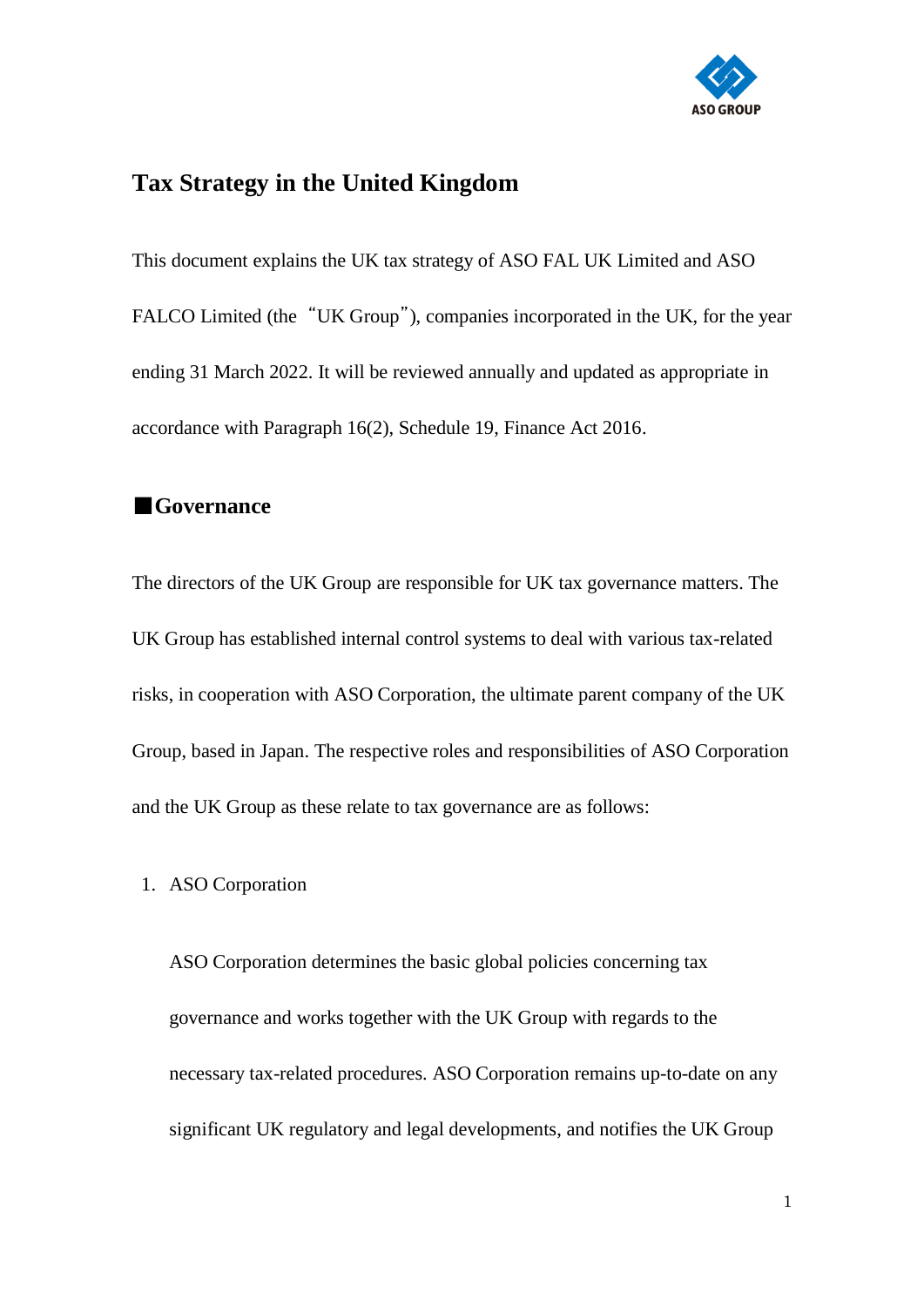

whenever appropriate.

2. UK Group

Following the basic policies set by Aso Corporation, the UK Group carries out its tax compliance obligations with the support of external tax advisors. The UK Group also reports and submits information to ASO Corporation management when necessary. Any documents submitted to HMRC or ASO Corporation are first confirmed and approved by the directors of the UK Group.

## ■**Tax Planning**

The UK Group interprets legislation as reasonably as possible and endeavors to bear all taxes for which it is responsible. The UK Group does not implement any measures or tax planning which may be considered or interpreted as tax evasion by HMRC.

#### ■**Tax Risks**

The UK Group's tax risk management objective is to pay the appropriate amount of tax at the appropriate time.